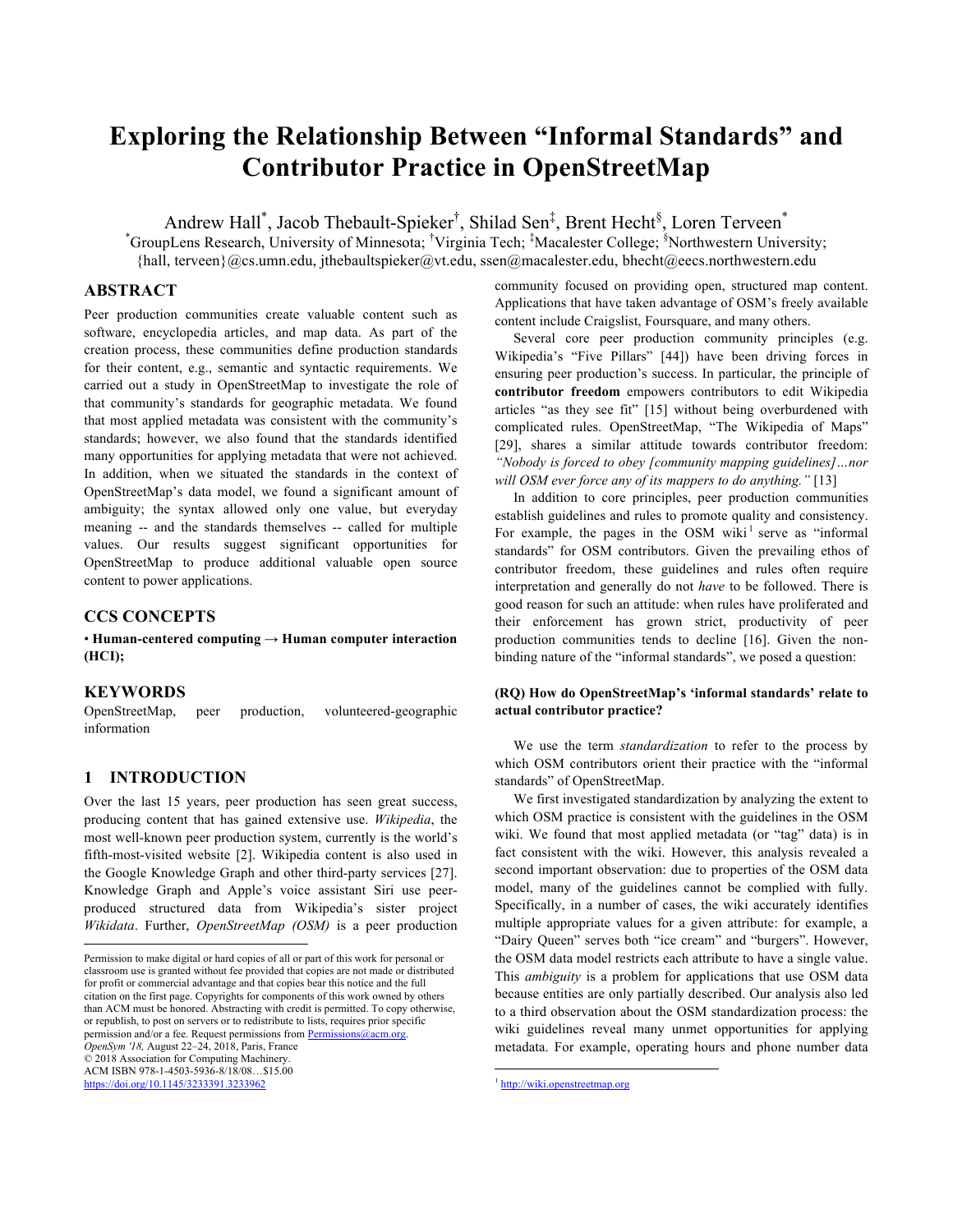are identified as relevant to many business entities, but are rarely applied. These data are commonly used when available by popular mapping services such as Yelp and Google Maps, which indicates their user demand.

Our work contributes by shedding light on the nature of standardization in OpenStreetMap as follows:

- Most applied metadata is consistent with the standard.
- The constraints of the OSM data model lead to a large amount of ambiguous metadata.
- The informal standard of the OSM wiki defines large unmet opportunities to apply useful metadata.

In the remainder of the paper, we first discuss related work and provide helpful background about tagging in OSM. We then discuss our specific research context and methods. We next present our results. We conclude by discussing how our findings motivate changes to OSM and peer production more generally. Specifically, we discuss changes related to sociotechnical tools, data model structure, and community informal standards.

## **2 RELATED WORK**

## **2.1 Contributor Freedom and Community Rules in Peer Production**

As we noted, contributor freedom is crucial for the success of peer production. However, the amount of contributor freedom varies by community. In Wikipedia, contributor freedoms have become more limited over time. For example, Wikipedia's response to the expansion that occurred in its first several years was the "creation and clearer articulation of policies" [22]. These came in the form of various types of rules seeking to enable a broad set of views. [22] As Halfaker et al. put it: "Wikipedia has changed from the 'encyclopedia that anyone can edit' to 'the encyclopedia that anyone who understands the norms, socializes him or herself, dodges the impersonal wall of semi-automated rejection and still wants to voluntarily contribute his or her time and energy can edit'." [16] While these changes addressed real problems, they also had the harmful side effect of reducing contributor retention [16].

OSM follows the principle of contributor freedom even more than Wikipedia. While Wikipedia has sought to maintain quality content through rules, OSM has instead sought diversity by holding "bureaucracy at bay" with "social and technical approaches" [31]. Fewer rules facilitate OSM newcomer participation [24]. This level of freedom has led some OSM contributors to express a preference for OSM over Wikipedia: "'Wikipedia…feels like Germany, too many rules and regulations.'" [17]. Hence, our work exploring informal standards and their use in OpenStreetMap takes place in a context with an especially strong adherence to the contributor freedom principle.

#### **2.2 Tagging Research in OpenStreetMap**

Our study of informal standards focuses on OSM metadata or *tags* [37]. Prior research characterized OSM as "spatially rich, but semantically poor" [4]. For example, similar entities are tagged inconsistently, resulting in "semantic heterogeneity" [39]. One way to improve tag application consistency has been through the use of tag recommenders, e.g. [21, 39].

Some work has sought to measure the quality of the outcome of the OSM tagging process. A frequent technique has been to compare tags to government and commercial data sources, e.g. [12, 25, 41]. For example, several OSM tags were compared with French BD TOPO® highway ground truth data across records for a region of the country [12]. Unfortunately, comparing OSM tag data with sources like this is not always possible and does not scale well. Hence, other work has sought to develop *intrinsic* measures of the quality of tagging, e.g. [6, 19]. One such method [6] considers the mean tag count per OSM record. With this metric, higher averages indicate higher quality tagging and viceversa.

In our research, we studied tags from a different perspective: we examined how well tagging practice and the OSM wiki align. Several previous tag standardization studies have considered the wiki, e.g. [9, 28, 34]. Our work differs from such studies by systematically analyzing a substantial portion of the wiki to extract tag application "guidelines" and determining the adherence of each tag to the guidelines over a large number of OSM records. For example, we consider whether the tags applied across thousands of McDonald's OSM records are each applied in accordance with wiki guidelines.

Further, an important part of the wiki standards are the proseheavy descriptions that describe what entity characteristics can be represented through tags. Our robust, large-scale *qualitative and quantitative* approach involved analyzing and interpreting the wiki instructions, including this prose. This analysis aimed to follow the same process that OSM contributors can (if they choose) follow when mapping. This analysis approach is novel in the context of OSM research and led us to identify data standard and data model issues that were not discovered or analyzed in prior work.

We also build upon work identifying challenges in creating or following the OSM wiki [5, 17]. Specifically, the current study complements our own prior work [17], which found that OSM struggles to craft the wiki to represent the views of all its contributors. This is due to problems such as cultural differences and toxic behavior by some contributors. We quantify the effect that such problems have on data standardization. Our prior work also identified the data model/data standard issue that results in what we call *ambiguous* data. We quantify this issue here.

## **3 OPENSTREETMAP TAGS AND TAGGING STANDARDS**

As stated, OpenStreetMap refers to its metadata as *tags* [37]. Similar to other peer production communities such as Wikipedia and Wikidata, OSM implements tags as key-value pairs [37]. These pairs are used for mapping real-world entities such as railroads, businesses, and rivers. For example, consider the tag "amenity=fast food". The key ("amenity") refers to a specific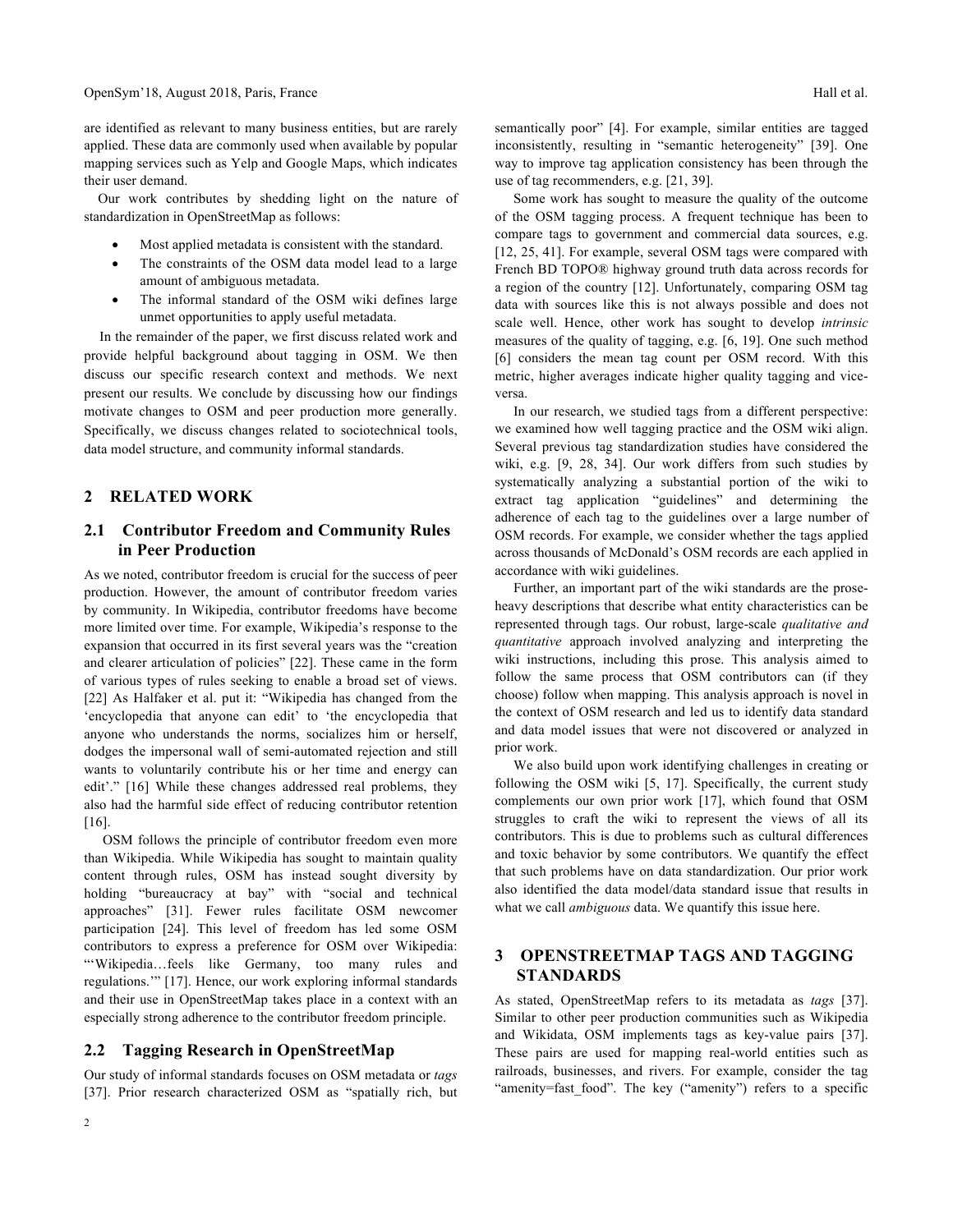Exploring the Relationship Between "Informal Standards" and Contributor Practice in OpenStreetMap Contributor Practice in OpenStreetMap OpenSym'18, August 2018, Paris, France

attribute of a mapped entity and the value ("fast\_food") refers to the attribute's value. OSM's data model effectively limits contributors to applying one tag with a given key (e.g. one "amenity" key) for any given mapped entity. Although technically semi-colons can be used to separate multiple values for a given key, semi-colon use is discouraged because applications don't always handle this syntax appropriately [35]. A proposed solution is to provide only the '"primary"' value for an attribute [35]. However, as we will see (e.g., for Dairy Queen cuisine), often there is no single '"primary" value.

We refer to the OSM wiki as the OSM tagging **standard**. As stated, it provides informal tagging guidelines, offering guidance on how to apply tags via pages often consisting of significant amounts of unstructured text. Many such pages are specific to a given key or tag. For example, the wiki describes the tag "amenity=fast food" as appropriate "for a place concentrating on very fast counter-only service and take-away food." [36]

As we noted, contributors are not required to follow the wiki guidelines. However, the wiki represents common community tagging practices and consensus on how tags are intended to be used. As the community changes and grows, the wiki evolves. Such wiki modifications are often performed in accordance with a tag proposal and voting process [33]. This process determines what new tagging-related content should be added to the wiki.

As mentioned, in our work, we define tag **standardization** as the process of orienting contributor tagging practice with the informal standard of the OSM wiki. "Standardization" refers to the extent that tagging practice unambiguously adheres to the wiki guidelines.

## **4 MOTIVATION FOR ANALYZING CHAIN BUSINESS STANDARDIZATION**

Since the OSM wiki consists of significant amounts of prose tag descriptions and application instructions, comparing this informal standard to tagging practice is hard. It is not practical to manually compare every wiki page with each of the more than 500 million OSM records in our dataset. We therefore needed to find a tractable approach to measuring standardization.

We did this by identifying a large and interesting subset of entities with substantially similar structure, specifically *chain businesses* such as McDonald's, Starbucks, Safeway (a major U.S. supermarket chain), and Wal-Mart. Each individual McDonald's restaurant, Starbucks coffee shop, or Safeway supermarket is similar to every other one. This contrasts to boutique or "one-off" businesses, where each instance is potentially unique, and thus manual information lookup and analysis would be needed to determine whether an OSM representation follows a standard. Because of the standardized nature of chain businesses, all OSM records for say, U.S. McDonald's restaurants (likewise for other chain businesses) should be tagged substantially the same. These observations lead to a tractable process that yields a conservative estimate of standardization: group all OSM records for a chain business; identify the "substantially similar" metadata instances of a chain business should have; and determine whether individual OSM records have that metadata.

Focusing on chain businesses yields an approach that scales, but analyzing these businesses also has additional value. First, they are popular: McDonald's accounts for over 17% of the fast food market share in the United States [11], and over 40% of Americans visit a Wal-Mart each week [1]. Second, chain businesses have been under-studied by geographic HCI researchers and the broad social computing community, with most projects focusing on the discovery of boutique venues. Third, fast food restaurants and convenience stores (both of which we analyzed) are more prevalent in low SES areas [23]. Chain businesses are therefore important to the populations of those areas, who tend to be underserved in peer production [14, 20]. Finally, and critically, if OSM contributors cannot apply tags in a standardized way to real-world entities that are in fact highly standardized, it is unlikely that less similar real-world entities will be standardized well in OSM either.

## **5 METHODS**

#### **5.1 Clustering Algorithm**

OSM does not provide a widely adopted formal means to link together different instances of the same business (or any other conceptual category). Therefore, to analyze standardization of chain businesses, we first needed to *extract* chain businesses from the OSM dataset, which we did by developing a clustering procedure. We handled inconsistencies in OSM representations of businesses through a hybrid clustering approach that combined automated algorithms with manual verification and coding. We detail our procedure next.

*5.1.1 Selecting OSM Instances for Analysis.* We used United States OSM data records from February 2014 that were available from [18]. Although our initial data contained records from outside the U.S., we used a U.S. census Tiger shapefile [8] to filter out these records. Our dataset contained the current state of all OSM data records (node and way objects) in the 50 U.S. states. This included roads, bodies of water, and other entities. We limited records to the U.S. because our manual coding process required familiarity with the business data, and all our coders are from the United States. We removed non-business records by filtering based on tags. For example, we identified non-business tags (e.g., "amenity=university") through manual inspection of the dataset and removed all records with these tags. This initial filtering step did not remove all irrelevant data; subsequent normalization and clustering steps were necessary.

*5.1.2 Normalizing Instance Names.* A naive approach to clustering would group all records with the same value for the "name=" tag. However, a "name" can appear inconsistently; for example, McDonald's locations have names ranging from the standard "McDonald's" to "McDonald's – East Liberty Station" to misspellings and variations in capitalization. We reduced these inconsistencies by 1) normalizing tag case, and 2) using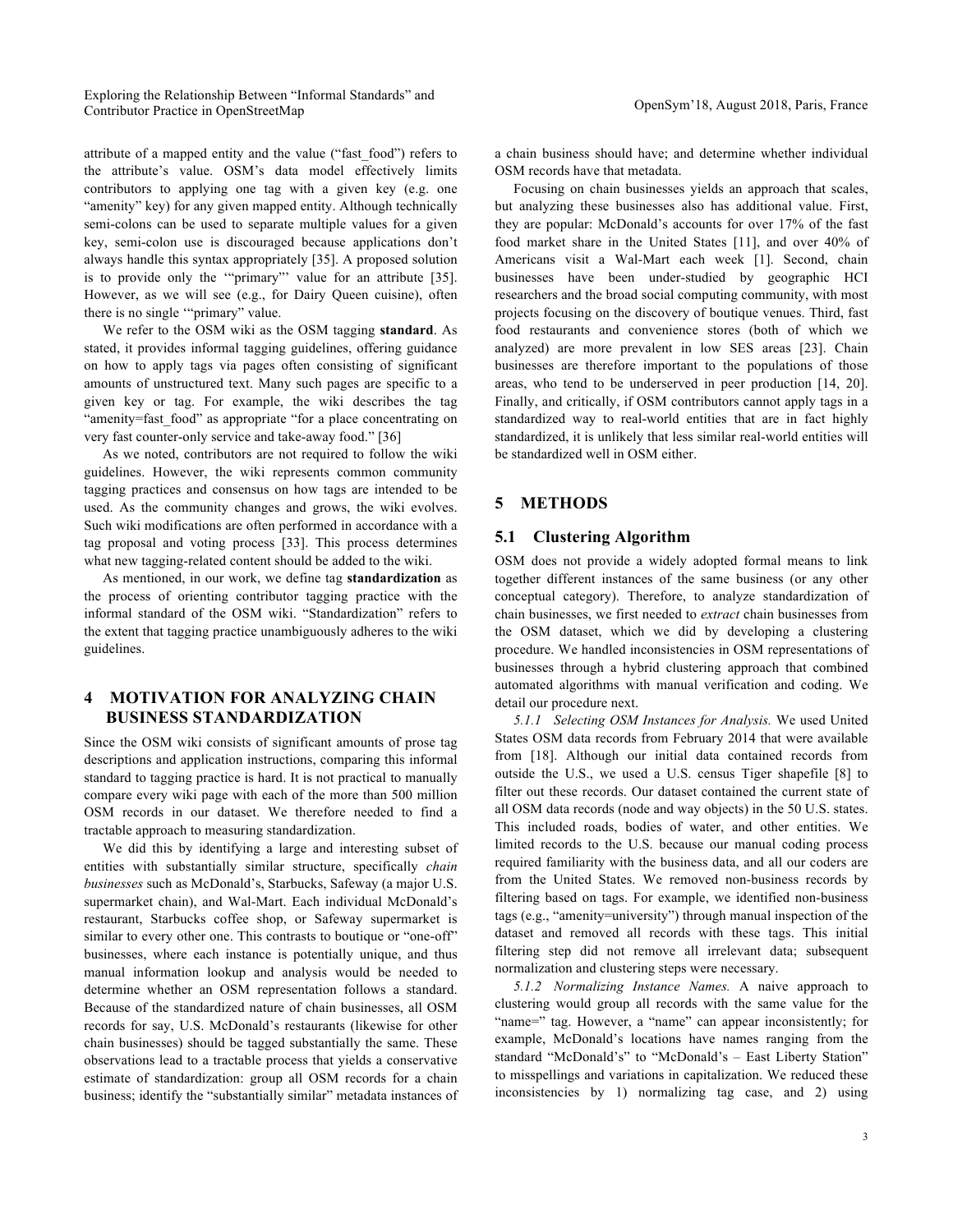Wikipedia redirects to help recognize naming variations of the same business. Wikipedia redirects link common name variations in Wikipedia searches to a central article. For example, Wikipedia redirects a search for "Chik-fil-A" (a fast food restaurant) to the article entitled "Chick-fil-A". Our method sought to capture naming variations similar to these by making the "normalized" name field available to the automated clustering algorithm discussed next.

*5.1.3 Automated Clustering + Post-Processing.* We used a semi-supervised clustering algorithm [7] to further improve clustering results. The algorithm clustered instances based on their tags (including the "name=" tag and the redirect name created in the previous step). We manually selected the 50 largest business clusters, which represented some of the most common businesses in the United States.

We next performed a series of manual steps to ensure the precision of clusters. First, we combined several clusters that represented the same business (e.g. three McDonald's clusters, two CVS pharmacy clusters, etc…). Second, we only retained instances that had the 'standard' name for a business ("mcdonald's"), or small variations ("mcdonalds" or "mcdonald's east liberty station"). This process resulted in the 42 distinct clusters shown in Table 1.

We explicitly highlight that our clustering process reflected a need for high cluster precision that was essential to the accuracy of our tagging standardization analysis. This is because the goal of the analysis was to compare tags applied to the instances of a business cluster – say McDonald's – to the wiki instructions that describe when those tags are appropriate. The comparison only made sense if all instances in the cluster did in fact represent McDonald's instances. If say 25 instances in the "McDonald's" cluster should belong to a "Safeway" cluster instead, we might falsely conclude that the tag "shop=supermarket" applied to those instances was applied in a way that was misaligned with wiki instructions. As noted previously, to avoid this problem we manually inspected "name" tags in our clusters to ensure instances were placed in appropriate clusters. Although we prioritized precision over recall, we note that our clustering approach identified some of the most common tagging practices for each business we analyzed.

After clustering was complete, our largest cluster was McDonald's, with 3424 instances. Our smallest was Sonic (a fast food restaurant), with 169. The mean number of instances across all clusters was  $672$  (s.d. =  $674$ ) and the median was 343. Across all clusters, there were 28,420 business instances total.

As mentioned, chain businesses are inherently standardized in the real world because instances of a given business share many characteristics (e.g. all Dairy Queen locations serve ice cream, all Starbucks have operating hours, many McDonald's have a drive through). In our analysis, we focused on the tags corresponding to these inherent similarities. By focusing on the metadata that represents inherently standardized attributes of entities, our analyses should provide an upper bound of their standardization. Given these considerations, we removed, for example, tags related to the specific address of an instance (street address, city name,

|          |  | <b>Table 1: Chain Businesses Used in Standardization</b> |  |  |  |  |
|----------|--|----------------------------------------------------------|--|--|--|--|
| Analyses |  |                                                          |  |  |  |  |

| <b>Chain Business</b> |                    |                   |                    |                         |                  |             |
|-----------------------|--------------------|-------------------|--------------------|-------------------------|------------------|-------------|
| 7-Eleven              | <b>Best</b><br>Buy | <b>CVS</b>        | Home<br>Depot      | Panda<br><b>Express</b> | Sam's<br>Club    | Taco Bell   |
| Applebee's            | Burger<br>King     | Dairy<br>Queen    | <b>IHOP</b>        | Panera<br>Bread         | Sonic            | Wal-Mart    |
| Arby's                | Chevron            | Denny's           | Jack in the<br>Box | Pizza Hut               | Staples          | Walgreens   |
| AutoZone              | Chick-<br>fil-A    | Dollar<br>Tree    | <b>KFC</b>         | RadioShack              | <b>Starbucks</b> | Wells Fargo |
| Bank of<br>America    | Circle K           | Dunkin'<br>Donuts | McDonald's         | Rite Aid                | Stewart's        | Wendy's     |
| Barnes &<br>Noble     | Culver's           | $H-E-B$           | Olive<br>Garden    | Safeway                 | Subway           | Whataburger |

etc.) and miscellaneous notes pertaining to the instance (e.g. "created by", "note", "attribution", etc.).

Further, to ensure manual coding was tractable, we selected the 10 most applied keys for each business and their associated values; this resulted in 41 distinct keys and 416 distinct business and key combinations, or "business-key pairs", collectively comprising over 94% of the remaining metadata in our clusters. Since we chose the most applied keys, this data also represented the most common tagging norms in terms of key applications in each respective business cluster.

#### **5.2 Determining a Metadata Taxonomy**

Different tags in the OSM wiki serve different descriptive roles. Certain tags are *appropriate for all instances of a given business*. Examples include tags like "amenity= fast food" for McDonald's. Other tags contain a key that is *appropriate for all instances of a given business, but whose value is instance-specific*. This includes tags such as "opening hours=<some operating hours value>" in the case of many businesses. Finally, other tags are *appropriate for some – but not all – instances of a given business*. This includes tags such as "drive\_through=yes" to indicate the presence of a drive through at McDonald's. We developed a taxonomy to account for these different types of metadata. This taxonomy provides a foundation for evaluating the community's standardization process. We defined three classes of metadata:

- *Universal* metadata describe key-value pairs appropriate for all instances of a business. All U.S. Starbucks have the same brand, so all Starbucks instances can be tagged "brand=starbucks". The "brand" attribute has one value for all Starbucks instances.
- *Universal-Varying* metadata describe keys appropriate for all instances of a business, but whose values are instance-specific. All McDonald's locations have an operating hours attribute which can be denoted in OSM with the "opening hours" key. The specific value appropriate for the key representing that attribute varies across instances of McDonald's.
- *Contingent* metadata describe real-world variation, i.e., keys that may or may not apply to any given instance of a chain business since the attribute they represent may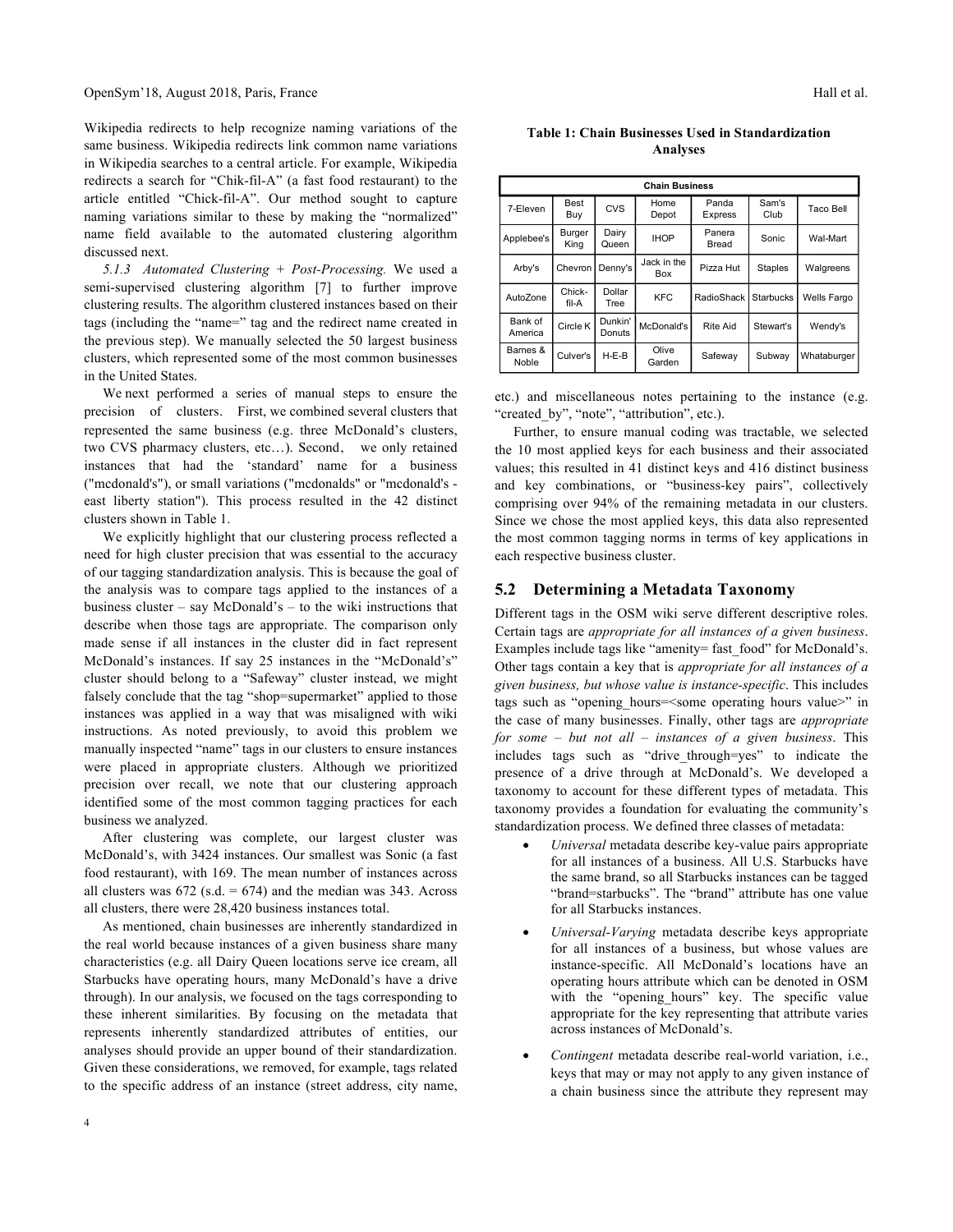Exploring the Relationship Between "Informal Standards" and Contributor Practice in OpenStreetMap Contributor Practice in OpenStreetMap OpenSym'18, August 2018, Paris, France

or may not be present (we discuss metadata describing nonexistent attributes later). For example, some McDonald's locations have drive-through windows, and some do not, some are wheelchair accessible, and some are not, etc.

We categorized each key associated with a business as Universal, Universal-Varying, or Contingent. We did this categorization for keys (not tags), since a key can have only one value for a given OSM record, so, for example, the "amenity" key could not be both Universal and Universal-Varying.

To categorize keys, we systematically analyzed the OSM wiki page for each key, keeping in mind the context of each business it was applied to. Each key was placed into a single category (Universal, Universal-Varying, or Contingent) based on its role for the business. To ensure reliability of this qualitative process, the first and second authors classified the keys independently and then resolved disagreements. See Table 2 for the results<sup>2</sup>.

### **6 RESULTS**

#### **6.1 Measuring Standardization**

We next systematically compared tag data in each of our clusters to corresponding pages in the OSM wiki, thus assessing standardization. The first and second authors carried out the coding procedures for this process. The procedure varied by metadata type.

*6.1.1 Universal Metadata.* For each tag in each cluster, the coders analyzed corresponding wiki key and tag page descriptions. The coders performed this process to consider the tags' appropriateness for the business instances they were applied to. For example, the wiki indicated that the tag "amenity=fast food" would be appropriate for McDonald's cluster instances but not for Safeway cluster instances.

Although 1592 distinct key-values for Universal keys were applied in our dataset, we narrowed our focus by selecting the 10 most common values for each key for our coding process<sup>3</sup>. Remaining values were considered applications that did not align with wiki instructions. We believe selecting the 10 most common values was reasonable, since this included all key-values that appeared more than once within a business (with two exceptions: one 11th-most-popular value was applied twice, the other was applied thrice)<sup> $4$ </sup>. This coding process identified 133 business-Universal key pairs with at least one appropriate (according to the wiki) value. We used metadata associated with these pairs for Universal metadata standardization analyses.

This process showed that some applied metadata did not align with the wiki. For example, "shop=supermarket" was applied to 8

|  | Table 2: Chain Business Metadata (Key) Role Classes |  |  |
|--|-----------------------------------------------------|--|--|
|  |                                                     |  |  |

| <b>Universal</b> | <b>Universal-</b><br>Varving | Contingent     |                 |  |
|------------------|------------------------------|----------------|-----------------|--|
|                  |                              |                |                 |  |
| shop             | ref:store number             | drive through  | delivery        |  |
| amenity          | building: levels             | fax            | smoking         |  |
| contact: website | opening hours                | wifi           | outdoor seating |  |
| alt name         | contact:phone                | area           | contact:fax     |  |
| cuisine          | phone                        | operator       | wheelchair      |  |
| drive in         | building                     | fuel diesel    | atm             |  |
| website          |                              | motorcar       | dispensing      |  |
| brand            |                              | fuel:octane 91 | landuse         |  |
| url              |                              | highway        | internet access |  |
| takeaway         |                              | entrance       |                 |  |
|                  |                              |                |                 |  |

instances of the pharmacy CVS. The wiki states that "shop=supermarket" is for "a full service grocery store" [38]. Given this, and given the coders' knowledge of CVS locations in the United States, it was clear that this tag was not appropriate for CVS instances. We classified such applications as **misaligned** since they did not align with wiki instructions. We consider *misaligned* metadata to be *unstandardized* metadata.

Many other tag applications were in alignment with the wiki instructions. For example, we observed both "amenity=fast\_food" and "amenity=cafe" applied to different Panera Bread restaurants. Careful reading of the wiki suggested that both tags were appropriate. The wiki page for "amenity=fast\_food" says that this tag should be used "for a place concentrating on very fast counteronly service and take-away food." and "They usually, but not always, have sit-down facilities ranging from two or three to many easy-to-clean chairs and tables." The wiki page for "amenity=cafe" describes a café as "a generally informal place with sit-down facilities selling beverages and light meals and/or snacks." Both tags provide accurate and useful descriptive information about Panera Bread instances and were applied consistently with the wiki instructions. However, due to OSM's one-key-one-value data model, only one of the values could be applied to a given Panera Bread instance. Hence, applications of either of these tags were considered **ambiguous**. More generally, whenever at least two distinct instances of the same business had different values for the same key and each value aligned with the wiki instructions, we considered those tag applications to be **ambiguous**. We consider *ambiguous* metadata to be *unstandardized* metadata.

*6.1.2 Location-Specific Metadata: Universal-Varying and Contingent.* We found that very few **Universal-Varying keys**  actually were applied to appropriate business instances. For example, "opening hours" was Universal-Varying for Walgreens and other businesses, and thus was appropriate for all of them. However, only 3% of Walgreens had this key applied, and this trend was consistent for other businesses, too. A similar scenario played out for phone number metadata. Across all Universal-Varying metadata, 88% of *potential* metadata was unapplied. Note

<sup>&</sup>lt;sup>2</sup> 5 keys were removed because both coders agreed they were not relevant (3 were not in the wiki, 1 was not business related, the final key "ref:arbys", was removed since it was for Arby's restaurants only).

<sup>&</sup>lt;sup>3</sup> We coded *all* tags for website-related keys. Further details of website analyses are discussed in Detailed Results.

<sup>&</sup>lt;sup>4</sup> Regardless, most data aligned with the wiki anyway.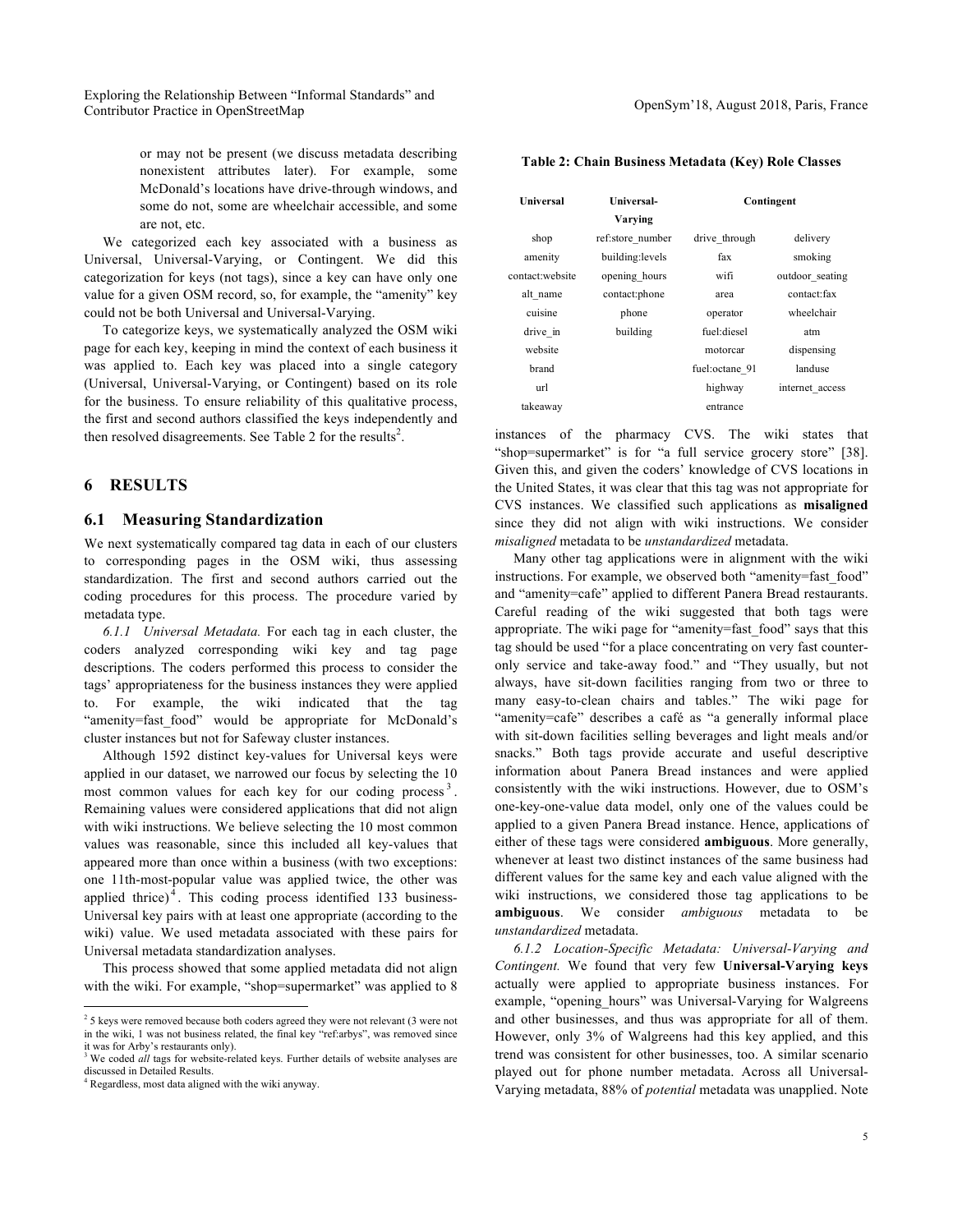that mapping applications such as Google Maps provide this data when it is available, indicating there is user demand for this location-specific content. OSM severely lacks this type of metadata, limiting its utility as a data providing source.

A likely reason for the lack of Universal-Varying metadata is that applying it requires more work from contributors than business-wide (Universal) metadata does; contributors have to look up information for each individual business location. This extra work may be more than contributors are willing to do; our prior research has shown that contributors limit their effort when tagging individual records [17].

**Contingent** metadata was even more rarely applied than Universal-Varying metadata. 94% of *potential* metadata was unapplied. Determining this was more complex than for Universal-Varying metadata since Contingent metadata only applies to some instances of a given business. (Although metadata is sometimes applied to indicate the lack of an attribute's existence, this was not common in our dataset.) Hence, the effort of determining if an attribute represented with Contingent metadata *is present* is possibly a reason why even less was applied. Given our need to look up location-specific information about Contingent metadata, we sampled an important and representative subset. For more details of this sampling process and of our rationale, see the Appendix.

Given that Universal-Varying and Contingent metadata was so rarely applied when it was appropriate, we focused our remaining analysis on Universal metadata – 38,220 Universal business-keyvalues. We return to Universal-Varying and Contingent metadata when discussing important opportunities for the community to improve the number of tag applications.

## **6.2 Detailed Results**

*6.2.1 Universal Metadata Standardization.* Recall that Universal metadata were key-values (tags) that were universal to instances of a given business. Figure 1 illustrates the results for Universal metadata standardization. There were 38,220 applied Universal business-key-value triples. Only 3706 business-key-value triples did *not* align with wiki instructions. Thus, 90% of applied metadata aligned with wiki instructions.

However, out of the remaining 34,514 aligned triples, 76 of 133 Universal key-business pairs were ambiguous, leading to 18,841 ambiguous triples (49% of all triples). Thus, while most tag applications complied with the wiki, a significant amount of applied metadata was ambiguous. The result was that 15,673 triples were aligned and not ambiguous: that is, *only 41% of metadata did not have standardization issues*.

*6.2.2 Universal Standardization Failures through Different Lenses.* We found that standardization of keys varied quite a bit, with a common pattern: keys whose OSM specifications are less clear are more likely to be misaligned. We discuss details next. We also observed that standardization of businesses depends largely on the keys applied to them; if keys are problematic, the businesses will be, too. Thus, analyzing standardization by businesses provided little new insight, so we do not discuss that dimension further.





**Figure 1: Universal Business-Key-Value Triples**

**Misalignment by key.** Business website information (represented in our dataset by the keys "contact:website" and "website") is prevalent in various mapping applications including those from Google, Bing, and Yelp – indicating its demand. Our initial analysis found that 63% of the website data was misaligned. As we coded the wiki, however, we observed that the wiki specifications for how to enter URLs were hard to interpret and contained very specific formatting instructions. Hence, many URLs were close to being aligned, with only small syntax problems, and most URL variations were infrequently applied. Although many URLs did not align precisely with the wiki, web browsers and other applications can handle a range of variations and still retrieve the appropriate web page. We applied some simple normalizations to the URLs in our dataset, which reduced the misalignment. We then took a further step: checking whether URLs navigated to a working website. This was the case for 93% of URLs in our dataset. Of the remaining 7%, most generated an HTTP 403 or 404 error, likely indicating that these URLs were not kept up-to-date as of the time we checked (April 2017). Figure 1 includes this most relaxed version of misalignment for website metadata. To sum up, from a strict syntactic perspective, most website data was misaligned, but from a practical perspective, nearly all website metadata was in fact *aligned*.

We also further examined non-website-related misaligned metadata to check if these tags were simply typos (i.e. slight and obvious misspellings of *aligned* metadata). 98% of misaligned metadata were not a result of typos; *instead, the errors were due to substantive misalignments with wiki instructions. These tags were intentionally applied when the wiki does not indicate that they should be*.

**Ambiguity by key.** Four Universal keys were sometimes ambiguous: "amenity", "cuisine", "shop", and "website". Table 3 provides details about the businesses each key was ambiguous for.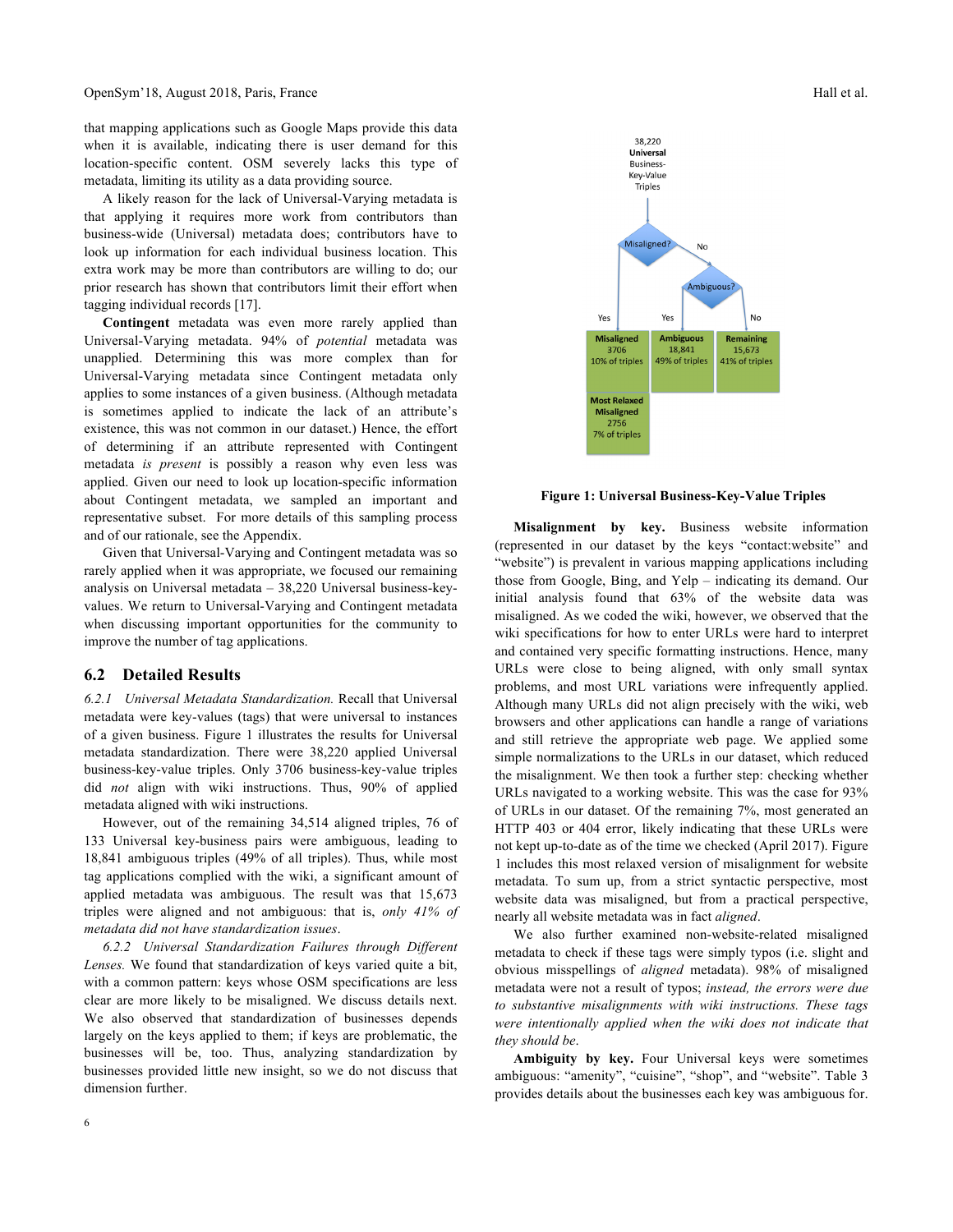Exploring the Relationship Between "Informal Standards" and Contributor Practice in OpenStreetMap Contributor Practice in OpenStreetMap OpenSym'18, August 2018, Paris, France

"amenity" was ambiguous for 9 of 28 businesses it was applied to. "cuisine" was ambiguous for almost all  $-21/22$  – the businesses it was applied to. "website" was ambiguous for 35 out of 41 businesses it was applied to.

There are a couple of interesting implications from these results. First, the one-key-one-value data model restriction appears to be particularly incompatible with attributes such as restaurant cuisine. Essentially all restaurants had multiple types of cuisine, *but a given instance could only have one of the types specified*. Thus, applications using the data may be unaware that a given restaurant has multiple types of cuisine. Second, it is possible that some ambiguity (especially in the case of website metadata) is due to the hard-to-interpret instructions in the wiki that were discussed previously. Thus, clarifying wiki instructions is important if the community would like to improve metadata consistency. Performing work focused on understanding the degree to which the OSM wiki is universally understood (and informed by sociolinguistic theory on achieving common ground) is an important first step in this direction. Improving consistency would also allow the various applications using OSM data to more easily process data.

*6.2.3 Missed Opportunities to Apply Metadata.* In addition to studying standardization, we noticed significant missed opportunities to apply useful metadata. We discuss these next.

**Universal Metadata.** If all appropriate Universal metadata was applied to the businesses in our dataset (e.g., if all Dairy Queens had cuisine information or all Wal-Marts had website information), the amount of applied Universal metadata would increase from 38,220 to 95,926 Universal business-key-values, or by over 250%.

The amount of missed opportunities for Universal metadata applications varied widely across keys: mean =  $76\%$ , s.d. =  $33\%$ . Only the "amenity" key was applied with great consistency; just 4% of business instances where the wiki deemed this metadata appropriate (e.g. "amenity=fast\_food" for McDonald's) did not have it. There are several possible reasons why "amenity" is applied consistently: 1) "amenity" is the "primary" point of interest (e.g. chain business) key according to Over et al. [30], 2) applications such as  $OsmAnd<sup>5</sup>$  appear to use "amenity=" tags to render icons, and 3) our method of filtering records (discussed in the Clustering Algorithm section of Methods) may have favored records with this key. Specifically, records chosen for further analysis either had "amenity=", "shop=", or "cuisine=" applied to them, or had the same "name=" tag as a record that did. We did this to remove the large amount of irrelevant records from our sample.

As our previous research has shown [17], OSM contributors have said that they just "basically" characterized objects with the "minimum" information; "it's too much work to add everything". Our results align with this observation: "amenity" is precisely the type of "minimum" "basic" information likely to be provided for

| Table 3: Business-Universal Pairs with 2 or More Aligned |
|----------------------------------------------------------|
| <b>Values</b>                                            |

| amenity | Bank of<br>America     | Dairy<br>Queen          | Denny's                | Dunkin'<br>Donuts  | <b>IHOP</b>        | McDonald's        |
|---------|------------------------|-------------------------|------------------------|--------------------|--------------------|-------------------|
|         | Panera<br><b>Bread</b> | <b>Starbucks</b>        | Wells<br>Fargo         |                    |                    |                   |
| cuisine | Applebee's             | Arby's                  | Burger<br>King         | Chick-fil-A        | Culver's           | Dairy<br>Queen    |
|         | Denny's                | Dunkin'<br>Donuts       | <b>IHOP</b>            | Jack in the<br>Box | <b>KFC</b>         | McDonald's        |
|         | Olive<br>Garden        | Panda<br><b>Express</b> | Panera<br><b>Bread</b> | Pizza Hut          | Sonic              | <b>Starbucks</b>  |
|         | Subway                 | Taco Bell               | Wendy's                |                    |                    |                   |
| shop    | Chevron                | CVS                     | Dairy<br>Queen         | Dollar<br>Tree     | Home Depot         | Radio<br>Shack    |
|         | Rite Aid               | Sam's<br>Club           | <b>Staples</b>         | Walgreens          | Wal-Mart           |                   |
| website | 7-Eleven               | Applebee's              | Arby's                 | AutoZone           | Bank of<br>America | Barnes &<br>Noble |
|         | Burger<br>King         | Chick-fil-A             | Circle-K               | CVS                | Dairy Queen        | Denny's           |
|         | Dollar<br>Tree         | Dunkin'<br>Donuts       | Home<br>Depot          | <b>IHOP</b>        | Jack in the<br>Box | McDonald's        |
|         | Olive<br>Garden        | Panda<br><b>Express</b> | Panera<br><b>Bread</b> | Pizza Hut          | Radio Shack        | Rite Aid          |
|         | Safeway                | Sam's<br>Club           | <b>Staples</b>         | <b>Starbucks</b>   | Subway             | <b>Taco Bell</b>  |
|         | Walgreens              | Wal-Mart                | Wells<br>Fargo         | Wendy's            | Whataburger        |                   |

an entity. The other Universal keys all had substantial missed opportunities to apply metadata; for example, 94% of *potential* "website" key applications did not exist. In the Discussion section, we consider ways to improve metadata application while still respecting OSM contributor values and attitudes.

**Universal-Varying Metadata.** Recall that Universal-Varying metadata were keys that were universal to instances of a given business, along with values that were location-specific. If all Universal-Varying metadata was applied to every instance of the respective businesses they belonged to (e.g. if all Olive Garden restaurants or Walgreens had operating hours information), the amount of applied Universal-Varying metadata would increase from 9,319 to 75,591 business-key-value, an increase of over 810%.

There was less variation in metadata application between different Universal-Varying keys compared to different Universal keys: nearly all appropriate Universal-Varying metadata was left unapplied. For example, two Universal-Varying keys – for operating hours ("opening\_hours") and for phone number ("phone") – were applied to fewer than  $5\%$  of businesses they could be applied to. The information this metadata provides is very useful for potential customers, as evidenced by its use when available in applications such as Google and Bing Maps and Yelp. The absence of this data reduces the usefulness of mapping applications that use this information.

It makes sense that less Universal-Varying data would be applied than Universal data: determining the proper value for a Universal-Varying key for a given instance is a non-trivial task since location-specific information is needed. To illustrate the

 <sup>5</sup> http://osmand.net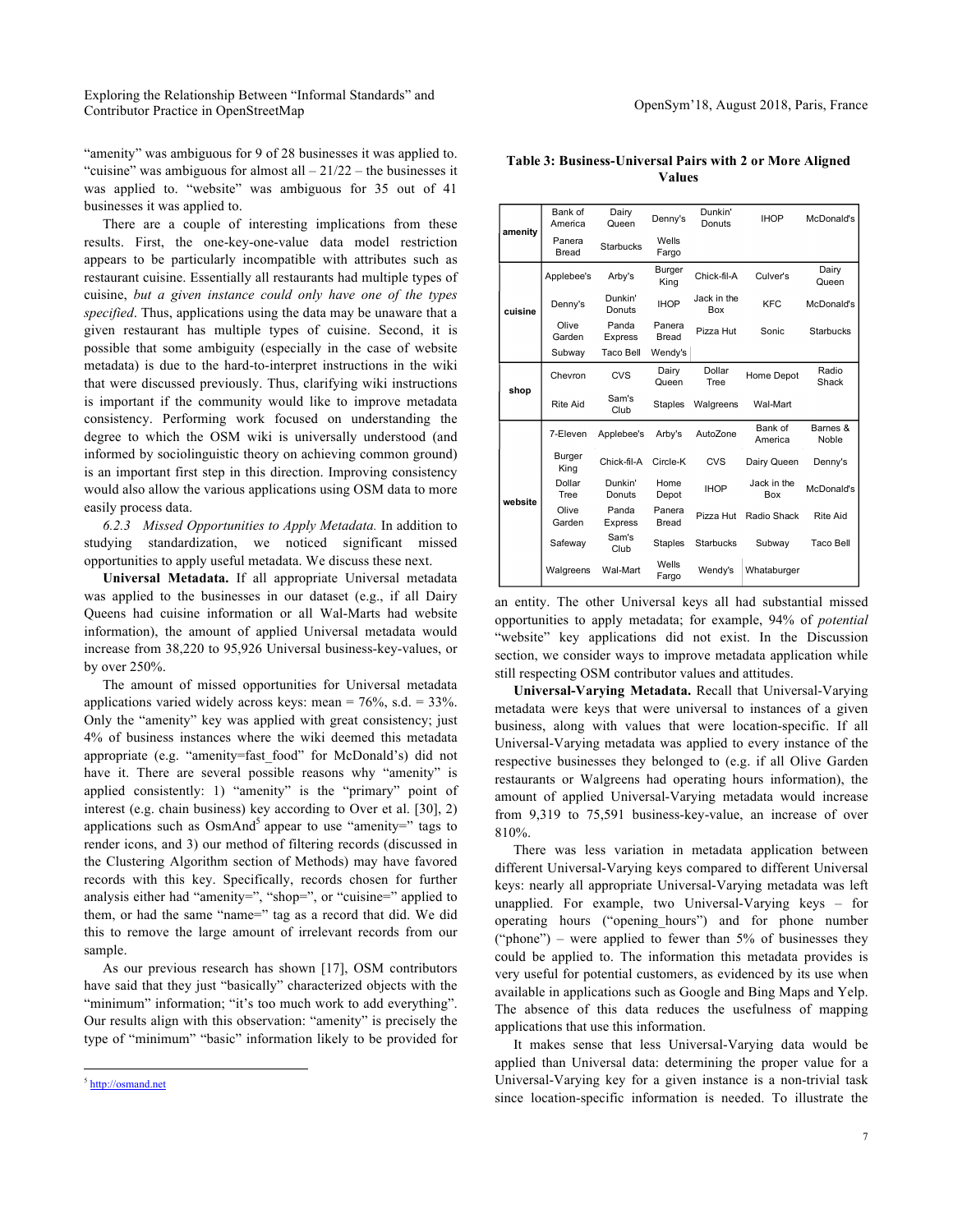effort required, determining the opening hours for a specific Starbucks location requires looking up the information on the web. Obtaining other location-specific information may even require physically visiting the actual location (which is not part of OSM's common remote "armchair mapping"<sup>6</sup>).

**Contingent Metadata.** Recall that Contingent metadata are key-values describing attributes that are *not* universal to instances of a given business. As mentioned previously, we sampled important and representative Contingent metadata. Specifically, we considered the "internet access" key for McDonald's and Starbucks and the "drive through" key for McDonald's, Starbucks, and Walgreens. Google Maps and Yelp also use these types of information when available – again, indicating this data is important and in demand. Based on the results of our sampling process, if all Contingent metadata was applied to every instance of the respective businesses they belonged to (e.g., if all McDonald's containing a drive-through or all Starbucks with internet access had corresponding metadata applied), the amount of applied Contingent metadata in our dataset would increase from 14 to 245 Contingent business-key-values, an increase of 1750%.

Each business-key sampled had missed opportunities to apply metadata at least 90% of the time that it was appropriate. As mentioned previously and as discussed in the Appendix, our samples were likely among the most applied Contingent metadata. The key "internet access" for McDonald's locations had the largest amount of missed opportunities, missing them 98% of the time. All but one of the McDonald's sampled had internet access in reality – but there was no metadata to show for it.

## **7 DISCUSSION**

We summarize our core findings here. We found:

- The OSM community does a good job of applying data that is aligned with the wiki instructions.
- The one-key-one-value OSM data model restriction results in a very significant amount of ambiguous applied metadata.
- A significant number of opportunities to apply metadata are missed.

Based on these findings, we next provide implications for OSM and peer production more generally.

**Increasing precision in data standards.** Related to ambiguity and misalignment**,** the discrepancy in the level of "structure" between the OSM standard (wiki) and the data itself leaves room for interpretation. Similar to the observations of prior work [3, 32], sometimes wiki descriptions are quite general and hard to interpret (as was seen for website metadata). This issue may be due to an effort to make the definitions globally applicable and relatable across languages; after all, contributors try to create one global tagging standard. However, this leaves room for contributors to tag the same thing in different ways. It may make

sense for the community to consider alternative definitions and descriptions for metadata. Increased use of tagging examples (e.g. of business-specific examples) could leave less room for interpretation. Further, more pictures in wiki descriptions, as suggested in our previous work [17], may mitigate this problem. Here, it's worth stating that since Wikidata is also a data repository with a single language-independent version, it may have similar problems and could potentially benefit from similar solutions.

**OSM data model.** While the above data standard changes might help reduce metadata misalignment/ambiguity, ambiguity stemming from the data model is still problematic. As we noted previously [17], the data model could change to account for entities in the real-world that have multiple values for different attributes. A Dairy Queen specializes in both burgers and ice cream for its cuisine, and a contributor should not need to choose just one. This data model change would improve end-user experience since applications would have access to all information on OSM entities. This proposed data model has been shown to work in similar peer production communities: both Wikipedia and Wikidata have avoided OSM's data model issue by opting for multiple values per key in their structured data.

**Metadata that is harder to apply or requires frequent maintenance is less likely to be applied.** Based on our data and analyses of missed opportunities to apply metadata, 60% of *potential* Universal metadata, 88% of *potential* Universal-Varying metadata, and 94% of sampled *potential* Contingent metadata was not applied. This suggests that as metadata becomes more variable -- and thus, requires more work to apply – it will be applied less. Additionally, location-specific metadata requires more frequent updates than Universal metadata. For example, it is more likely that one specific Subway shop's operating hours will change than it is for the cuisine of all Subways to change. Likewise, it is more likely that a Walgreen's location will add or remove a drivethrough than it is for all Walgreen's to become something other than a pharmacy. Indeed, discussion with OSM contributors has indicated that the need to maintain metadata is a deterrent from applying it in the first place. Enabled by the core community value of contributor freedom, OSM contributors limit their tagging effort [17], and this shows in the form of lower percentages of potential location-specific (Universal-Varying and Contingent) metadata being applied.

Given these considerations, it might be worth pursuing new ways to use automation for tagging. A possible option that was also discussed by the authors in previous work [17] would be to integrate data entry tools with businesses' databases. While prior research (e.g. [10, 20, 42]) has shown the negative effects data imports and remote or non-local work can have on data quality, businesses are naturally incentivized to input and maintain accurate and detailed metadata for their locations. Of course, creating the code to facilitate business data imports would put an initial added burden on OSM contributors; however, we believe that in the end, this approach would ease the burden of getting business metadata into OSM.

 <sup>6</sup> https://wiki.openstreetmap.org/wiki/Armchair\_mapping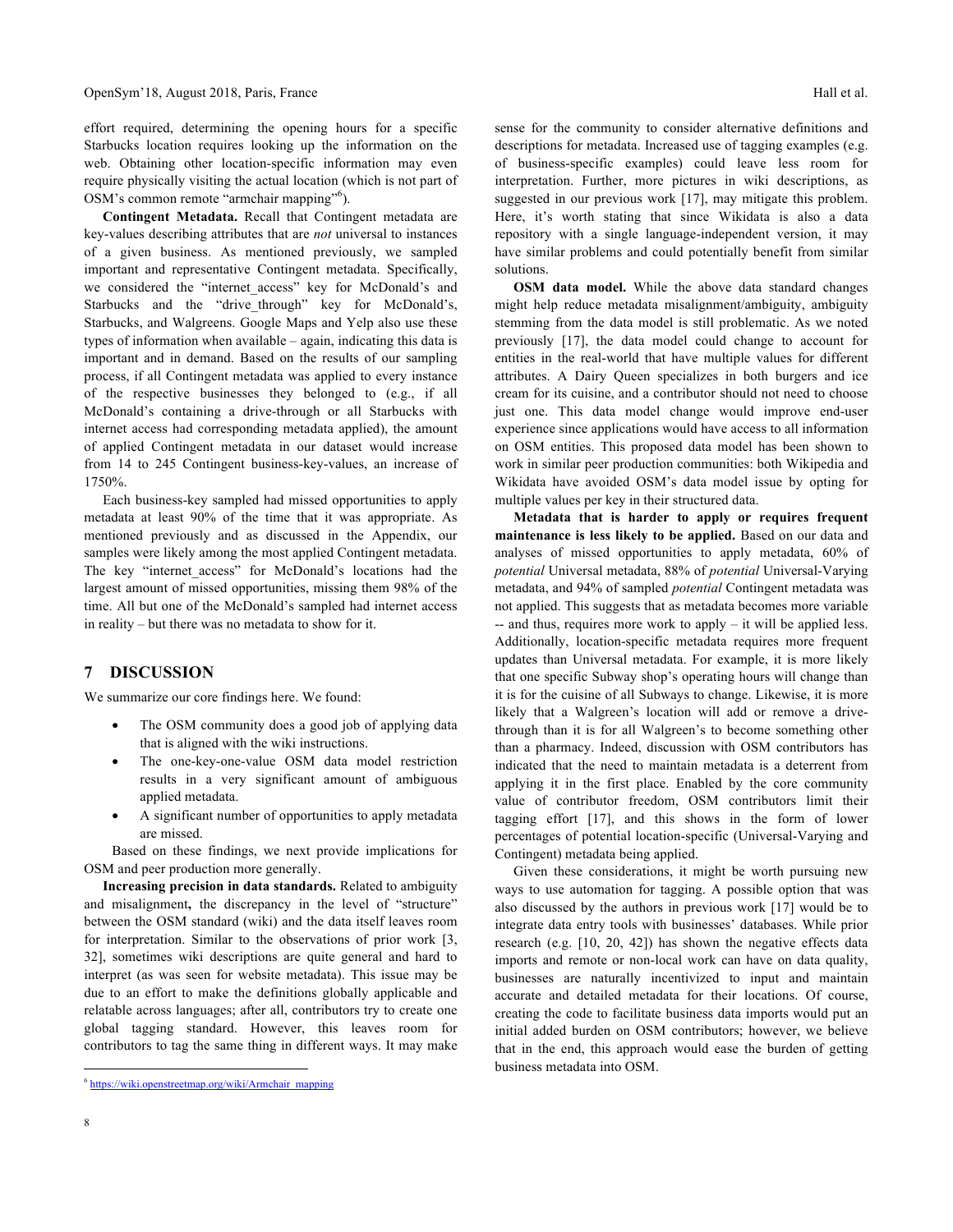Exploring the Relationship Between "Informal Standards" and Exploring the reductionship Between Informational Sumatrics and<br>Contributor Practice in OpenStreetMap OpenSym'18, August 2018, Paris, France

Interestingly, the idea of businesses updating their own data has been considered in other peer production contexts, including Wikipedia and Wikidata. In fact, Wikipedia has a "conflict of interest<sup>17</sup> policy preventing businesses from doing this. However, this is not true for Wikidata, a community that, like OSM, focuses on producing structured data instead of prose. Discussion in Wikidata around creating a similar conflict of interest policy to Wikipedia indicated a feeling that "since Wikidata does not allow for natural language, a lot of nuance and opportunity for bias goes away." [40] Given the similarities between Wikidata and OSM and the views that the Wikidata community has, it might be reasonable for OSM to follow suit and allow businesses to update their own metadata.

## **8 LIMITATIONS AND FUTURE WORK**

Our analysis of OSM wiki pages focused on the key and tag pages corresponding to metadata applied to instances of our chain business clusters. We note that eight of the businesses in our study currently have their own OSM wiki pages with business-specific tagging instructions. However, these pages are not widely adapted across businesses. Second, none of these pages actually existed when we obtained our dataset – hence, contributors could not follow them. Third and most importantly, these business pages provide specific tagging instructions, typically providing only one appropriate value for a given key. Given the one-key-one-value data model, this makes sense to do. However, the advantage to our approach is that it helps provide an understanding of the extent to which this data model constraint results in incomplete representations of the attributes of businesses. Our approach also more conservatively estimates misalignment, only considering a tag application to be misaligned if it is not helping to describe the entity that it is applied to (based on information regarding that tag in the wiki). Hence, we gave the benefit of the doubt to contributors when calculating misalignment.

As mentioned, the OSM wiki represents an ever-changing and expanding community tagging standard. As new keys and tags are added, opportunities to apply metadata increase accordingly. Because of this evolution, it's important to note that not all the identified missed tagging opportunities were necessarily considered missed opportunities at earlier points in OSM's history. For instance, a contributor might have applied much of the relevant metadata to a McDonald's record when mapping it in 2010. However, by 2015, many opportunities might be missed for that record if additional relevant tags were introduced in the wiki but were not applied to the record. Future work should explore how the level of missed tagging opportunities has changed as OSM has matured.

"Coverage", or the degree to which OSM provides data describing the real-world, is a commonly used lens for considering OSM data quality. While both our work and prior

work has considered missed coverage opportunities, prior work (e.g. [14, 26, 43]) measured such missed opportunities by considering how often objects (restaurants, highways, etc.) from the real world are represented by objects in OpenStreetMap. We, however, quantified coverage by instead considering missed opportunities to apply metadata for objects that do exist. Some work in OSM has provided evidence that coverage biases exist along dimensions such as population density [26]. Future OpenStreetMap work might consider whether similar biases occur with our definition of coverage, particularly given the substantial impact of these chain businesses in low-SES and rural areas as noted above.

## **9 CONCLUSION**

We studied the relationship between tagging practice and "informal standards" in OSM through a novel approach involving qualitative and quantitative methods. Although the ethos of contributor freedom is strong in OSM, contributors generally do follow standards. However, we uncovered a significant standardization issue largely related to the OSM data model's inability to represent certain entities accurately. Further, we also found many missed opportunities to apply metadata in OSM. Some of these opportunities would help OSM become a better source of open content for applications. We concluded with implications for the OSM community and peer production more generally.

## **ACKNOWLEDGEMENTS**

We thank Allen Lin and Morten Warncke-Wang for assistance and feedback in this research. The research was partially funded by the United States National Science Foundation (NSF IIS-1527173; NSF IIS-1707319; NSF IIS-1218826; NSF IIS-1111201; NSF IIS-964695).

### **REFERENCES**

- [1] 19 Facts That Show Just How Massive Walmart Really Is: *http://www.buzzfeed.com/sapna/19-facts-that-show-just-how-massivewalmart-really-is*. Accessed: 2016-08-09.
- [2] Alexa Top 500 Global Sites: *https://www.alexa.com/topsites*. Accessed: 2018- 01-24.
- [3] Ali, A.L. et al. 2014. Ambiguity and plausibility: managing classification quality in volunteered geographic information. *Proceedings of the 22nd ACM SIGSPATIAL International Conference on Advances in Geographic Information Systems* (2014), 143–152.
- [4] Ballatore, A. and Bertolotto, M. 2011. Semantically Enriching VGI in Support of Implicit Feedback Analysis. *Web and Wireless Geographical Information Systems*. K. Tanaka et al., eds. Springer Berlin Heidelberg. 78–93.
- [5] Ballatore, A. and Mooney, P. 2015. Conceptualising the geographic world: the dimensions of negotiation in crowdsourced cartography. *International Journal of Geographical Information Science*. 29, 12 (2015), 2310–2327.
- [6] Barron, C. et al. 2014. A Comprehensive Framework for Intrinsic OpenStreetMap Quality Analysis. *Transactions in GIS*. 18, 6 (Dec. 2014), 877–895. DOI:https://doi.org/10.1111/tgis.12073.
- [7] Bilenko, M.Y. 2006. *Learnable similarity functions and their application to record linkage and clustering*.
- [8] Census.gov: *https://www.census.gov/en.html*. Accessed: 2018-06-05.

 <sup>7</sup> https://en.wikipedia.org/wiki/Wikipedia:Conflict\_of\_interest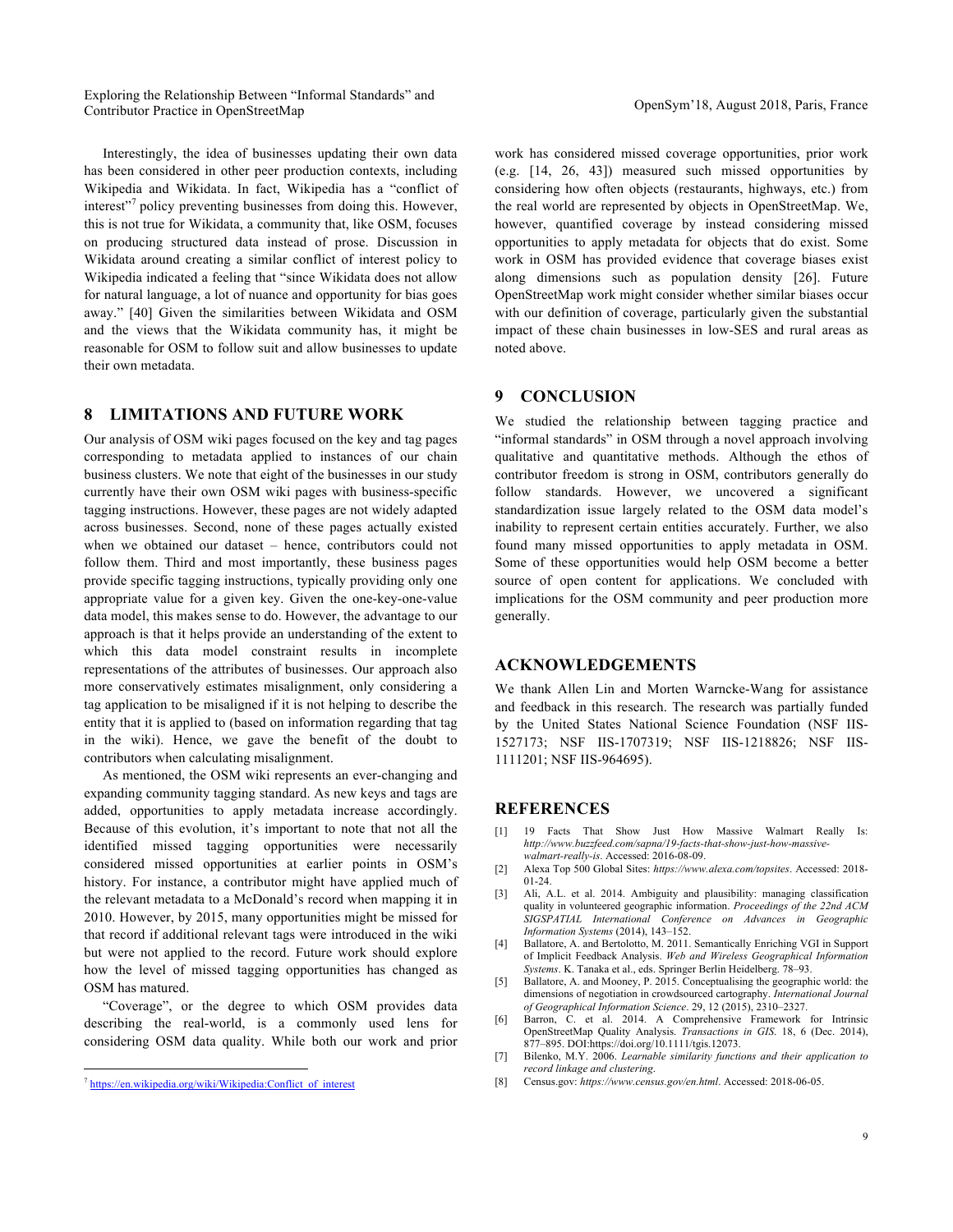#### OpenSym'18, August 2018, Paris, France Hall et al.

- [9] Davidovic, N. et al. 2016. Tagging in Volunteered Geographic Information: An Analysis of Tagging Practices for Cities and Urban Regions in OpenStreetMap. *ISPRS International Journal of Geo-Information*. 5, 12 (2016), 232.
- [10] Eckle, M. and de Albuquerque, J.P. 2015. Quality Assessment of Remote Mapping in OpenStreetMap for Disaster Management Purposes. *ISCRAM* (2015).
- [11] Fast food industry market share in the U.S. 2015 | Statistic: *http://www.statista.com/statistics/196611/market-share-of-fast-foodrestaurant-corporations-in-the-us/*. Accessed: 2016-08-08.
- [12] Girres, J.-F. and Touya, G. 2010. Quality Assessment of the French OpenStreetMap Dataset. *Transactions in GIS*. 14, 4 (Aug. 2010), 435–459. DOI:https://doi.org/10.1111/j.1467-9671.2010.01203.x.<br>Good practice - OpenStre
- [13] Good practice OpenStreetMap Wiki: *http://wiki.openstreetmap.org/wiki/Good\_practice*. Accessed: 2016-08-08.
- [14] Haklay, M. 2010. How good is volunteered geographical information? A comparative study of OpenStreetMap and Ordnance Survey datasets. *Environment and planning. B, Planning & design*. 37, 4 (2010), 682.
- [15] Halfaker, A. et al. 2011. Don't bite the newbies: how reverts affect the quantity and quality of Wikipedia work. *WikiSym* (2011), 163–172.
- [16] Halfaker, A. et al. 2012. The rise and decline of an open collaboration system: How Wikipedia's reaction to popularity is causing its decline. *American Behavioral Scientist*. (2012), 0002764212469365.
- [17] Hall, A. et al. 2017. Freedom versus standardization: structured data generation in a peer production community. *CHI* (2017), 6352–6362.<br>[18] Index of /full-history-extracts/latest/community/
- of /full-history-extracts/latest/continents: *http://osm.personalwerk.de/full-history-extracts/latest/continents/*. Accessed: 2018-06-03.
- [19] Jilani, M. et al. 2014. Automated highway tag assessment of OpenStreetMap road networks. *Proceedings of the 22nd ACM SIGSPATIAL International Conference on Advances in Geographic Information Systems* (2014), 449–452.
- [20] Johnson, I.L. et al. 2016. Not at home on the range: Peer production and the urban/rural divide. *CHI* (2016), 13–25.
- [21] Karagiannakis, N. et al. 2015. OSMRec Tool for Automatic Recommendation of Categories on Spatial Entities in OpenStreetMap. *Proceedings of the 9th ACM Conference on Recommender Systems* (2015), 337–338.
- [22] Kriplean, T. et al. 2007. Community, consensus, coercion, control: cs\* w or how policy mediates mass participation. *Proceedings of the 2007 international ACM conference on Supporting group work* (2007), 167–176.
- [23] Lee, H. 2012. The role of local food availability in explaining obesity risk among young school-aged children. *Social Science & Medicine*. 74, 8 (Apr. 2012), 1193–1203. DOI:https://doi.org/10.1016/j.socscimed.2011.12.036.
- [24] Lin, Y.-W. 2011. A qualitative enquiry into OpenStreetMap making. *New Review of Hypermedia and Multimedia*. 17, 1 (2011), 53–71.
- [25] Ludwig, I. et al. 2011. A Comparison of the Street Networks of Navteq and OSM in Germany. *Advancing geoinformation science for a changing world*. Springer. 65–84.
- [26] Mashhadi, A. et al. 2013. Putting Ubiquitous Crowd-sourcing into Context. *Proceedings of the 2013 Conference on Computer Supported Cooperative Work* (New York, NY, USA, 2013), 611–622.
- [27] Medelyan, O. et al. 2009. Mining meaning from Wikipedia. *International Journal of Human-Computer Studies*. 67, 9 (Sep. 2009), 716–754. DOI:https://doi.org/10.1016/j.ijhcs.2009.05.004.
- [28] Mooney, P. and Corcoran, P. 2012. The Annotation Process in OpenStreetMap. *Transactions in GIS*. 16, 4 (Aug. 2012), 561–579. DOI:https://doi.org/10.1111/j.1467-9671.2012.01306.x.<br>OpenStreetMan: "It's the Wikipedia of
- [29] OpenStreetMap: "It's the Wikipedia of maps": 2012. *http://www.theguardian.com/theobserver/2012/feb/18/openstreetmap-worldmap-radicals*. Accessed: 2018-03-08.
- [30] Over, M. et al. 2010. Generating web-based 3D City Models from OpenStreetMap: The current situation in Germany. *Computers, Environment and Urban Systems*. 34, 6 (Nov. 2010), 496–507. DOI:https://doi.org/10.1016/j.compenvurbsys.2010.05.001.
- [31] Palen, L. et al. 2015. Success & scale in a data-producing organization: the socio-technical evolution of OpenStreetMap in response to humanitarian events. *Proceedings of the 33rd annual ACM conference on human factors in computing systems* (2015), 4113–4122.
- [32] Pazoky, S.H. et al. 2015. YOU DESCRIBE IT, I WILL NAME IT: AN APPROACH TO ALLEVIATE THE EFFECT OF USERS'SEMANTICS IN ASSIGNING TAGS TO FEATURES IN VGI. *International Archives of the Photogrammetry, Remote Sensing & Spatial Information Sciences*. 40, (2015).
- process OpenStreetMap Wiki: *https://wiki.openstreetmap.org/wiki/Proposal\_process*. Accessed: 2018-06-10.
- [34] Quattrone, G. et al. 2017. Work Always in Progress: Analysing Maintenance Practices in Spatial Crowd-sourced Datasets. (2017).
- [35] Semi-colon value separator OpenStreetMap Wiki: *http://wiki.openstreetmap.org/wiki/Semi-colon\_value\_separator*. Accessed: 2016-12-05.
- [36] Tag:amenity=fast\_food OpenStreetMap Wiki: *https://wiki.openstreetmap.org/wiki/Tag:amenity=fast\_food*. Accessed: 2018- 05-28.
- [37] Tags OpenStreetMap Wiki: *https://wiki.openstreetmap.org/wiki/Tags*. Accessed: 2018-06-03.
- [38] Tag:shop=supermarket OpenStreetMap Wiki *https://wiki.openstreetmap.org/wiki/Tag:shop%3Dsupermarket*. Accessed: 2018-06-03.
- [39] Vandecasteele, A. and Devillers, R. 2015. Improving Volunteered Geographic Information Quality Using a Tag Recommender System: The Case of OpenStreetMap. *OpenStreetMap in GIScience*. J.J. Arsanjani et al., eds. Springer International Publishing. 59–80.
- [40] Wikidata:Requests for comment/Conflict of Interest Wikidata: *https://www.wikidata.org/wiki/Wikidata:Requests\_for\_comment/Conflict\_of\_I nterest*. Accessed: 2018-03-06.
- [41] Zhang, H. and Malczewski, J. 2017. Quality Evaluation of Volunteered Geographic Information: The Case of OpenStreetMap. *Volunteered Geographic Information and the Future of Geospatial Data*. IGI Global. 19– 46.
- [42] Zielstra, D. et al. 2013. Assessing the effect of data imports on the completeness of OpenStreetMap–a United States case study. *Transactions in GIS*. 17, 3 (2013), 315–334.
- [43] Zielstra, D. and Zipf, A. 2010. A comparative study of proprietary geodata and volunteered geographic information for Germany. *13th AGILE international conference on geographic information science* (2010).
- [44] 2017. Wikipedia:Five pillars. *Wikipedia*.

## **A APPENDIX: SAMPLING CONTINGENT METADATA**

We sampled Contingent keys (specific samples discussed below), and consulted each business's website store locator to determine whether the attribute represented by the key was *present* for a specific business location. If the attribute was present, we checked if metadata indicating that attribute existed. For example, we checked if a particular McDonalds had a drive-through and -- if it did -- if it then had metadata to represent that attribute.

We checked for attribute presence since tags may sometimes indicate a non-existent attribute. For example, the OSM wiki states that it is valid to explicitly indicate that a fast food restaurant does not have a drive through: "drive\_through=no". It's important to note that in our analysis of "missed tagging opportunities", we did not consider it to be a "missed opportunity" if a tag for a non-existent attribute was unapplied. This is because this situation appears fairly rare in practice and tag application in this scenario is not necessarily described in the wiki. Thus, we chose a conservative interpretation of OSM's ontology when defining "missed opportunities".

To sample Contingent metadata, we manually selected the key "internet access" for McDonald's and Starbucks and the key "drive through" for McDonald's, Starbucks, and Walgreens. We chose these businesses and keys because the businesses were among the United States' leaders in their market categories and because the two keys are important attributes for potential customers of these businesses. Chain businesses are important fixtures in low-income areas, and internet penetration also suffers as well. Whether a given McDonald's has internet access can thus, be very important. When available, these types of metadata are also used by applications such as Google Maps and Yelp – indicating their importance and demand. Given that we looked at prominent businesses and broadly important attributes, we felt the sampled metadata *should* be among the Contingent metadata that